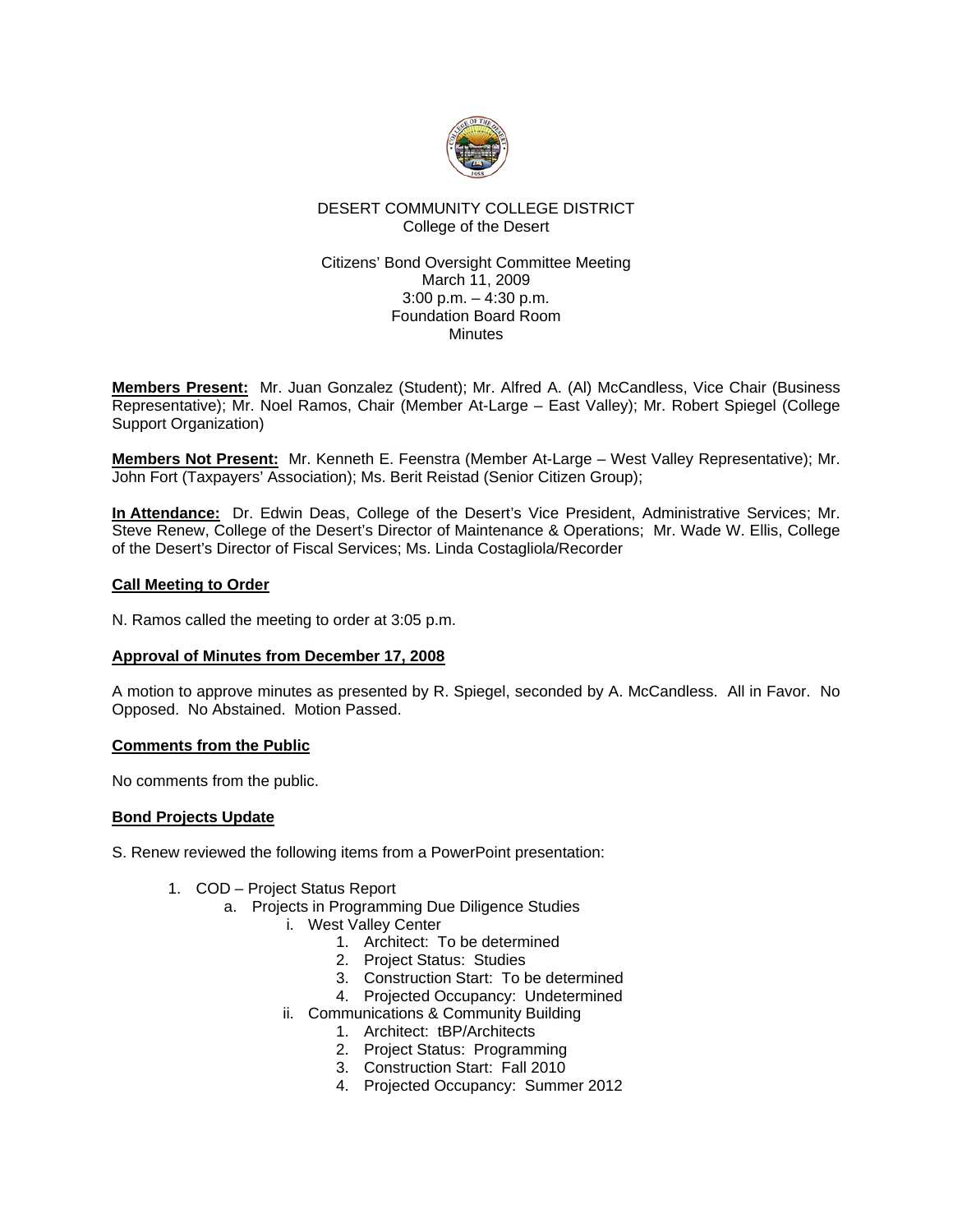- b. Projects in Design Development
	- i. Classroom Building
		- 1. Architect: Steinberg Architects
		- 2. Project Status: DSA Review
		- 3. Construction Start: Fall 2009
		- 4. Projected Occupancy: Spring 2011
	- ii. Nursing Renovation
		- 1. Architect: HMC Architects
		- 2. Project Status: DSA Review
		- 3. Construction Start: Fall 2009
		- 4. Projected Occupancy: Fall 2010

DSA – Division of State Architect reviews the Construction Documents for structural, fire and life safety, and Americans with Disabilities Act Compliance. DSA, in effect, issues the building permit for construction.

- c. Projects Under Construction / Preparing for Bid
	- i. Barker Nursing Complex
		- 1. Architect: HMC Architects
		- 2. Project Status: Complete
		- 3. Construction Start: Fall 2007
		- 4. Projected Occupancy: Spring 2009
		- ii. East Valley Center
			- 1. Architect: HMC Architects
			- 2. Project Status: Complete
			- 3. Construction Start: Summer 2008
			- 4. Projected Occupancy: Spring 2009
		- iii. Public Safety Academy
			- 1. Architect: HMC Architects
			- 2. Project Status: Complete
			- 3. Construction Start: Fall 2007
			- 4. Projected Occupancy: Spring 2009
		- iv. South Annex Phase III DSPS
			- 1. Architect: HMC Architects
			- 2. Project Status: Complete
			- 3. Construction Start: Summer 2008
			- 4. Projected Occupancy: Spring 2009
			- v. Central Plant & Street Fair Restrooms
				- 1. Architect: TMAD Design Pro.
				- 2. Project Status: Complete
				- 3. Construction Start: Fall 2007
				- 4. Projected Occupancy: Spring 2009
		- vi. Athletic Modulars Weight & Training
			- 1. Architect: HMC Architects
				- 2. Project Status: In Construction
				- 3. Construction Start: Summer 2008
			- 4. Projected Occupancy: On Hold
		- vii. Campus Infrastructure Phase II
			- 1. Architect: TMAD Design Pro.
			- 2. Project Status: In Construction
			- 3. Construction Start: Summer 2008
			- 4. Projected Occupancy: Summer 2009
	- viii. Business Building Renovation
		- 1. Architect: Steinberg Architects
		- 2. Project Status: In Construction
		- 3. Construction Start: Fall 2008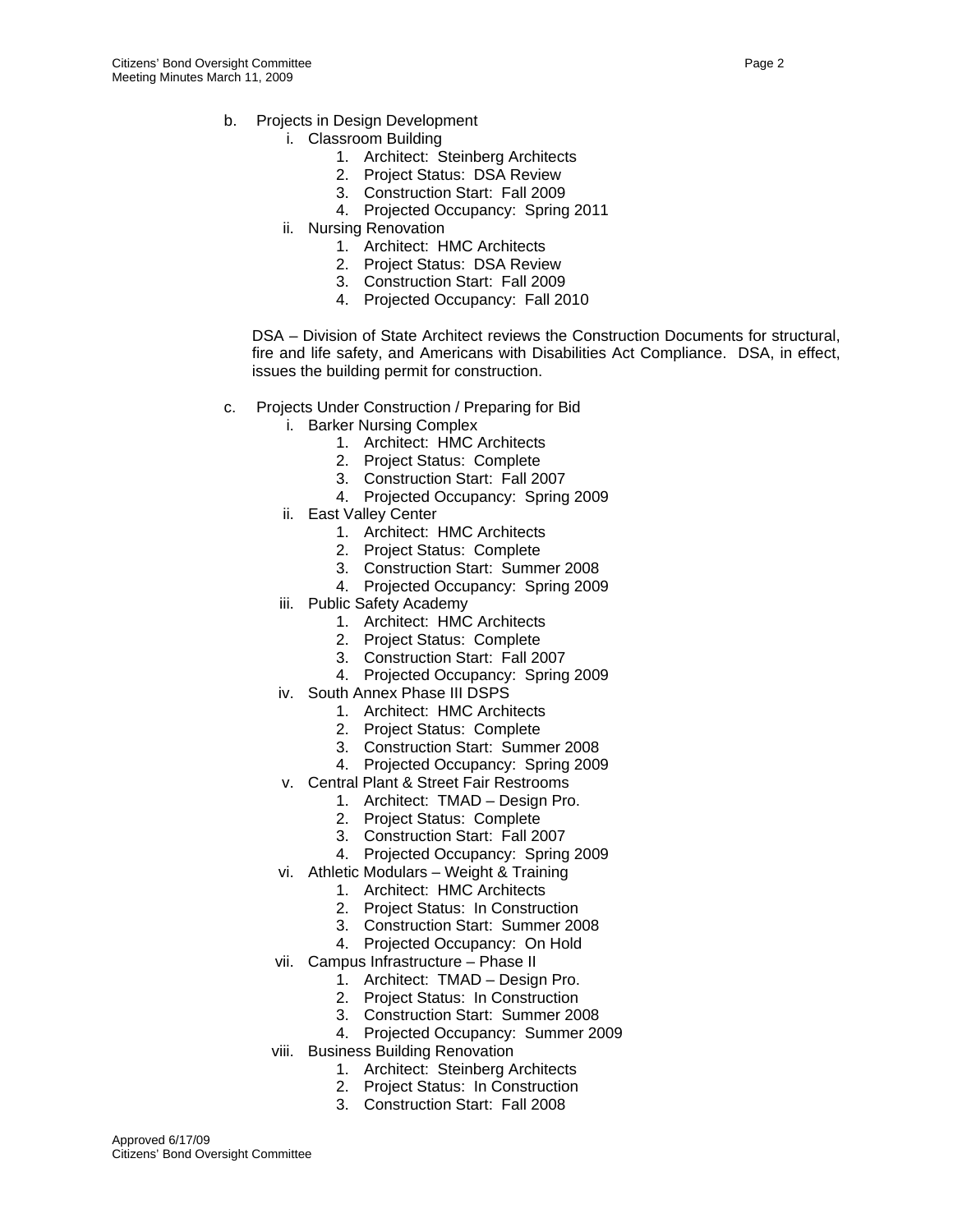- 4. Projected Occupancy: Spring 2010
- ix. Cravens Student Services Center
	- 1. Architect: WWCOT Architects
	- 2. Project Status: In Construction
	- 3. Construction Start: Fall 2008
	- 4. Projected Occupancy: Summer 2010
- x. Alumni Center
	- 1. Architect: Holt Architects
	- 2. Project Status: In Construction
	- 3. Construction Start: Fall 2008
	- 4. Projected Occupancy: Fall 2009
- xi. Campus Infrastructure Phase III
	- 1. Architect: TMAD Design Pro.
	- 2. Project Status: Bidding
	- 3. Construction Start: Summer 2009
	- 4. Projected Occupancy: Summer 2010
- xii. Dining Hall Renovation
	- 1. Architect: WWCOT Architects
	- 2. Project Status: Bidding  $-1<sup>st</sup>$  part of April
	- 3. Construction Start: Spring 2009
	- 4. Projected Occupancy: Spring 2010
- 2. COD Upcoming Events
	- a. Public Safety Academy Grand Opening, March 2009, at the Public Safety Academy
	- b. Barker Nursing Complex, April 2009, at the Barker Nursing Complex
- 3. COD Campus Guide
	- a. Reviewed road closures on campus
- 4. Photos of New Buildings
	- a. Barker Nursing Complex
	- b. Public Safety Academy
	- c. East Valley Campus
	- d. Cravens Student Services
	- e. Central Plant
	- f. Alumni Centre
	- g. Business Building Renovation

Committee members received handouts on project acronyms, project definitions and project matrix for their handbook.

### *Discussions:*

The College is holding classes in the Barker Nursing Complex and the Public Safety Academy this semester and it is going smoothly.

The Business Building interior has been gutted from the walls to the roof and large sections of the concrete were cut out for the new plumbing. A. McCandless asked about the plumbing in the building. Steve said that there are old pipes in the building that will be replaced and new plumbing put in. It was decided to consolidate the mechanical rooms, custodian rooms, and a few other small rooms throughout the building to free up space for the classrooms and labs so new plumbing would have to run to those rooms.

There are no definite plans with the Velma Dawson House once the Alumni and the Foundation move to their new location. The Foundation will move into the Communication Building.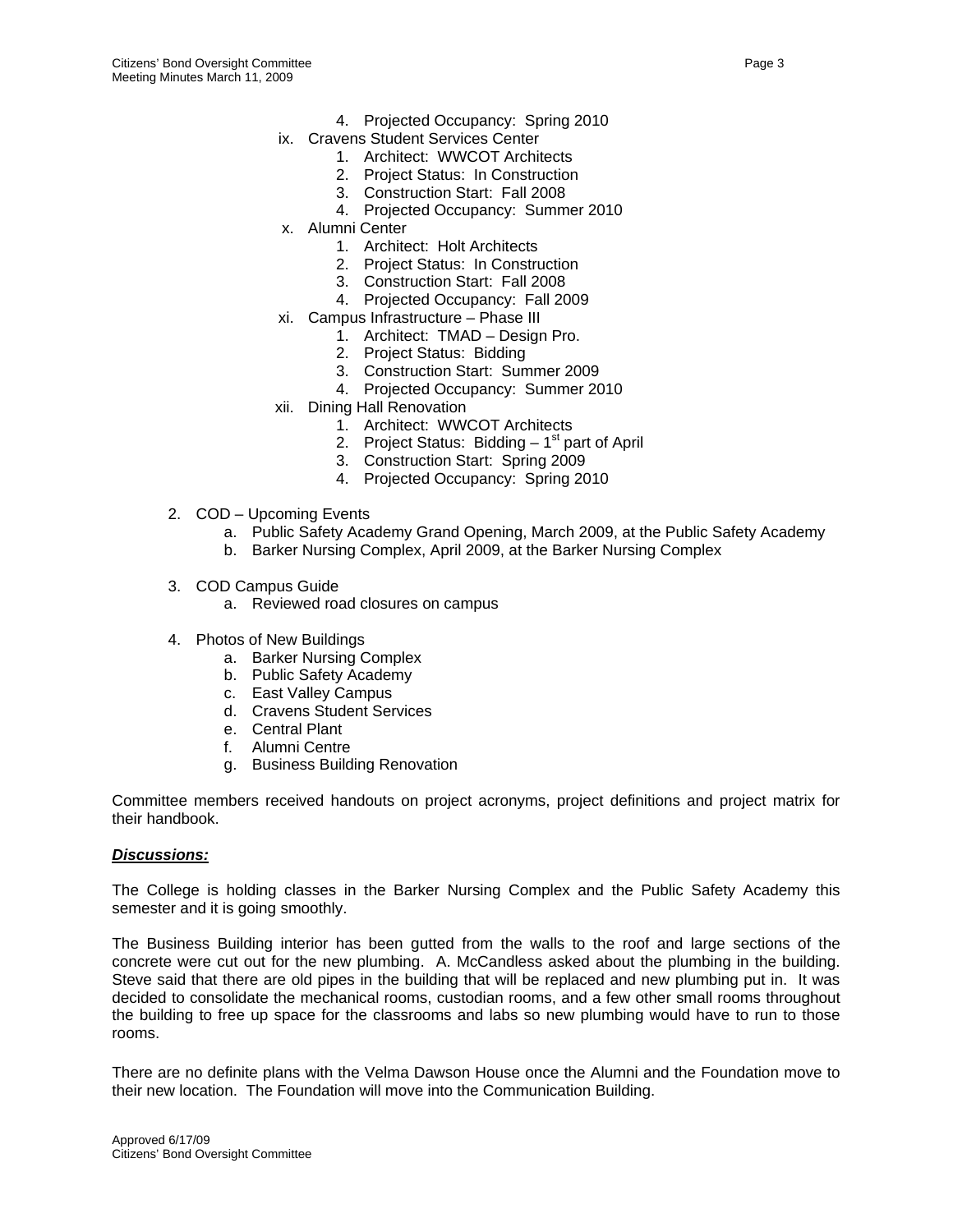R. Spiegel asked if the College would consider looking into design-build. Apparently there's a new law that passed in Sacramento on design-build that the City of Palm Desert is looking into. Steve said that the college is interested in design-build. For energy projects, the college is able to use design-build under House Bill 4217. R. Spiegel asked if the College was able to get any of our new buildings LEED certified. Steve said that he thinks that the College will be able to get the Nursing building LEED certified but is not sure if the college will get the Public Safety Academy LEED certified even though it was built to LEED equivalent. The College is assessing the Communications, Alumni and the Student Center Buildings to see what would be the best target the College can achieve for LEED certification for those buildings. The College has a good opportunity for LEED certification for the East Valley Center and the West Valley Center because the College is starting from scratch; from the ground up. The College is in the process of developing a policy on sustainability stewardship that will be sent out to municipalities in the valley, campus wide, and to this committee for input and endorsement. This will have an impact on the future construction. One of the goals, in the future, is that the College will only build to a standard of LEED recognition of one form or another; certification or silver or gold or even platinum.

## **Bond Project Financial Report**

S. Renew reviewed the following financial reports from a PowerPoint presentation:

- 1. COD Project Expenditures Inception Through February 28, 2009 Included in the report are the matrix reference number that relates to the bond language and the project number. Reviewed original budget, revised budget, expenditures, balances, percent complete to revised budget and percent complete construction for the following projects:
	- a. Job and Career Training Projects
	- b. Classroom Buildings and Facilities
	- c. Health and Safety Projects
	- d. Energy Efficiency Improvements
	- e. Safety and Security; Sites

Total Expenditures: \$100,891,724 – 28% Total Remaining: \$258,603,711 – 76%

- 2. COD Completed Project List
	- a. Classroom Buildings & Facilities
		- i. Building/Classroom Renovation (Central Annex), \$2,308,330
		- ii. Athletic Complex, \$234,601
		- iii. Science Labs, \$222,589
		- iv. Voice Over IP Communication, \$964,487
		- v. Wireless Access, \$322,555
		- vi. Scene Shop, \$74,676
		- vii. Culinary Kitchen, \$410,529
		- viii. Hilb Renovation FPP, \$65,749
		- ix. Visual Arts FPP, \$3,169
	- b. Health & Safety Projects
		- i. Field House Restroom & Shower, \$37,187
		- ii. Diesel Mechanic Floor, \$14,154
		- iii. Roof Repair Carol Meier Lecture Hall, \$317,728
		- iv. Contractor Lay Down Area, \$724,889
		- v. Agricultural Shed Corrections, \$93,304
	- c. Safety & Security; Sites
		- i. Monterey Avenue Improvements, \$1,544,946
		- ii. ADA Master Plan, \$59,549
		- iii. Parking Lot Design & Construction, \$4,335,927
		- iv. Gym Repair\$144,679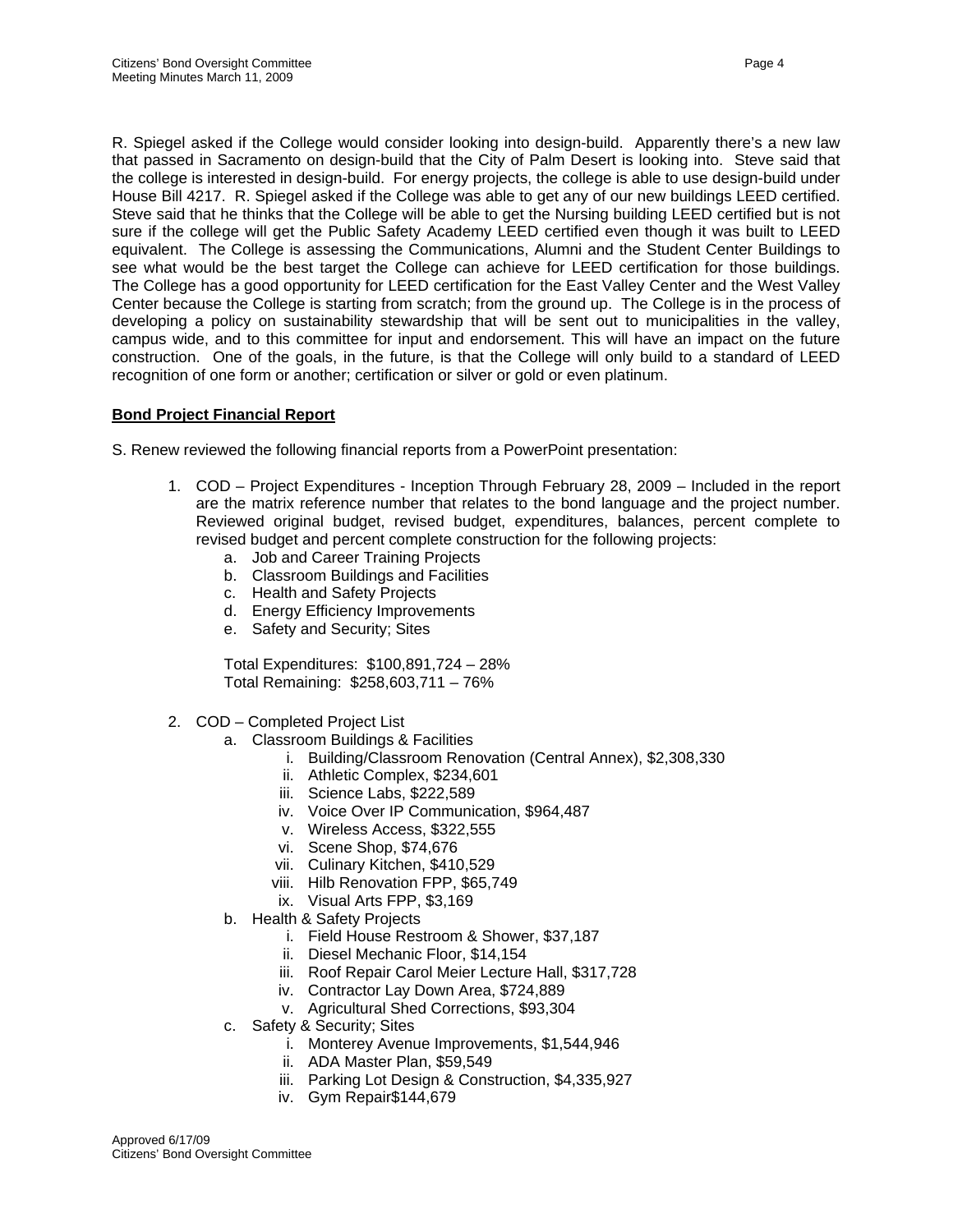- v. Sidewalk Repair, \$67,567
- vi. Safety, \$344,500

Closed projects expenditures to date: \$12,291,115

#### *Discussions:*

There were some change orders on the Barker Nursing Complex, an overage of approximately 3%, and the PSA Building, an overage of approximately 4%; due primarily to unforeseen conditions. Each month contractors submit an application for the work they have completed and then payments are made from the application.

The Cravens Student Center bids came in around 15 million rather than the 21 million. This budget will be revised. R. Spiegel asked that when the College accepts a bid is there a contingency. S. Renew said that the College puts an allowance into the bid and has everyone bid with that same amount.

The College has spent a little over seven million on the East Valley Campus. The remaining seven million will be used for future work at that campus. This budget will be revised and will show more detail about a bigger plan for the campus.

E. Deas hopes to bring to the committee at the next meeting a report on recommendations for seeing out the bond program. Currently the committee focuses on projects that are up and running, viewing the physical progress that gets made and also the fiscal progress of the actual expenditures against budget. This is only part of the overall bond program. The bond program is in its fourth year. There are number of reasons for reviewing of where we are at and perhaps revising our plan. In another five years, the College hopes to complete everything that it set out to do. Anything to be done after will become the next program. Other reasons why the College wanted to look at the bond program is because in the early stages of this program the College worried about the inflation—that the college would not be able to do all the work that the College said it would do within the budget stated. Now that has reversed itself in recent times but worthy to look at. Another driver for review is there are several projects that are yet to begun that are dependent upon co-funding from the State or Redevelopment Funds from municipalities. The cofunding is not always in-line with the bond funds. For example, the library project is funded from both the bond funds and a substantial amount from the state but not until four years. The State's ability to fund projects has become impaired recently because of no bond issue. So now there's demand from community colleges looking for funding from the State. This may drive some of our projects yet to begun out of the five year period into the next bond program.

Originally the College's plan was to build a temporary East Valley Campus and then add permanent buildings in the future. This was predicated on the surrounding residential and commercial development that would support a campus which now has come to a halt. The College may do another phase of Mecca within the five years and then it will delay the major part of the Mecca campus until phase II (six years and beyond). The College may build in Indio instead of leasing a building as the College is doing now. The College would have a primary campus which would be Mecca and then a satellite campus in Indio. The Indio location would provide basic general education. N. Ramos mentioned that the College has been looking at property to buy and then renovating it into classrooms to no avail. N. Ramos wanted to know if that is the reason the College is looking at developing something new. E. Deas said that since he has been at the College he has spent time looking at acquiring old facilities and having them redesigned to the college needs and then entering into a long term lease. The difficulty is that the College has not found a suitable property. Those lease funds come out of the College's operating fund and the operating fund is suffering somewhat, as all colleges are. The bond program is well off and the new additional help from the City has prompted the College to start considering the potential for acquiring a piece of land from the City and building as opposed to leasing. The College has not moved toward the direction of asking for donations. N. Ramos asked if the \$15 million that is potentially a savings from the East Valley Campus budget, would be funding the Indio property. E. Deas said that once the College formulates its thought on this program overall, there will be some moving around of the budget. Not sure